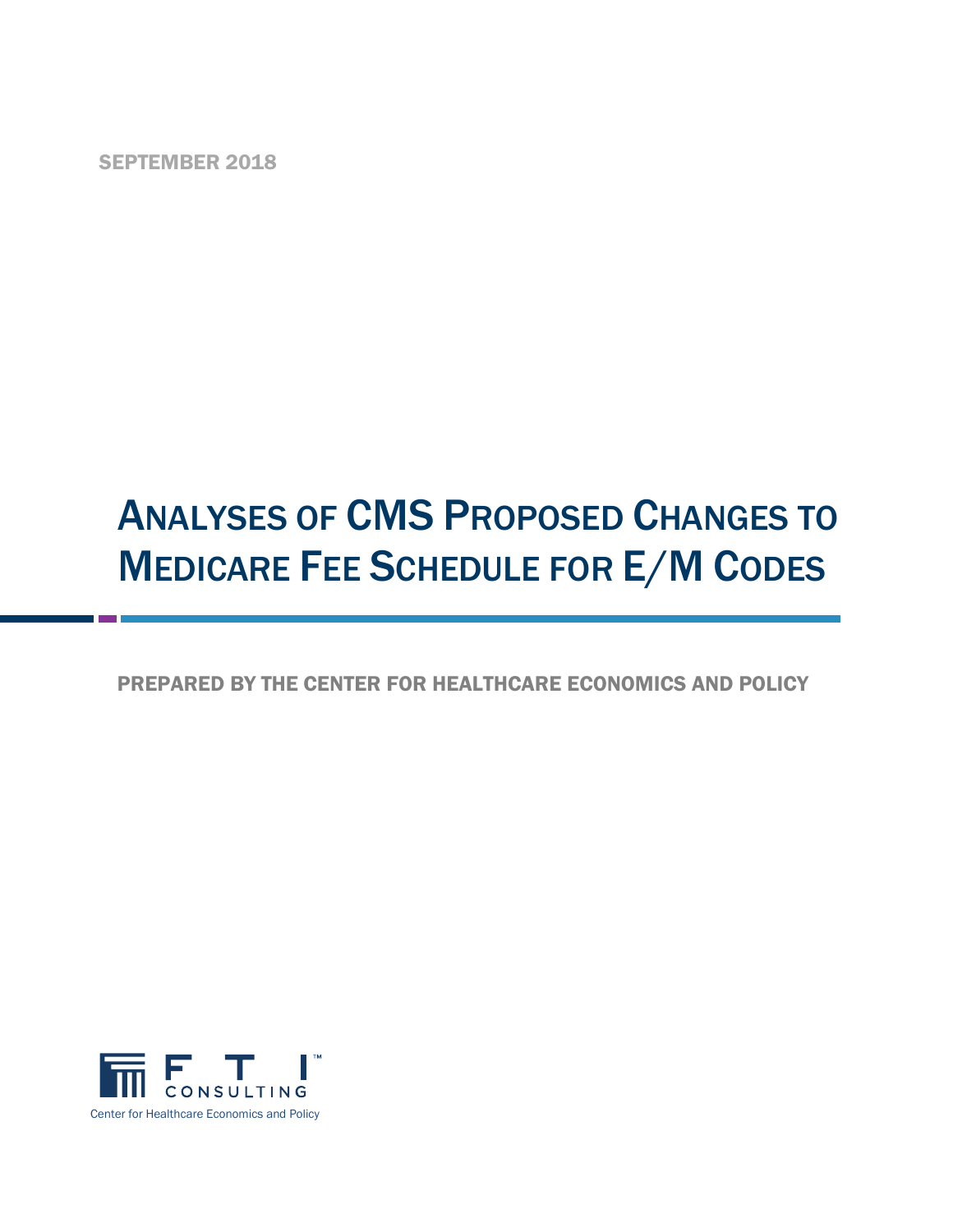

# **Analyses of CMS Proposed Changes to Medicare Fee Schedule for E/M Codes**

The Center for Healthcare Economics and Policy, FTI Consulting, Inc. was asked by the North American Neuro-Ophthalmology Society (NANOS) to make use of comprehensive data that the Center has compiled on NANOS physician members including Medicare Payments data to provide an independent empirical analysis of CMS's proposed changes to the current E/M coding system on NANOS physician members. These physicians represent a significant sub-specialty (Neuro-ophthalmology) serving large numbers of Medicare beneficiaries and for the most complex care.

As set out by NANOS in a July 27, 2018 letter to Seema Verma, Administrator of the Centers for Medicare and Medicaid Services, "*the proposed changes to the current E/M coding system, with the intent of simplifying documentation, will have a significantly negative impact on our members and stands to reduce Medicare patient access to neuro-ophthalmic services, and we respectfully request that you delay or cancel implementation.*" The NANOS letter set out their reasons for the potential negative impact "*Under the proposed system, documentation requirements for payment will be decreased to the current level 2 criteria, and although this would suggest a decreased workload for physicians, the reality is that neuro-ophthalmologists will continue to have to document extensive histories, physical exams, and medical decision-making assessments to allow other physicians to understand and act upon the relevant clinical findings and their interpretation. We recognize that complexity modifiers have been included to recognize these disparities. However, the proposed changes allow our neurologist members, but not ophthalmologists (2/3 of US neuro-ophthalmologists have their primary training in ophthalmology), to use these modifier codes. While we feel that modifier use overall is an imperfect and potentially burdensome system to impose, we request that if you proceed with implementation, that use of such codes be driven by taxonomy code and not simply by broad specialty designations (i.e. otolaryngology, ophthalmology, obstetrics/gynecology, etc.). To fail to offer this or similar relief will only worsen patient access to neuro-ophthalmic care."*

To assist NANOS leadership and members in quantifying how and why a differentiated specialty such as Neuro-ophthalmology may be affected by the proposed code structure and reimbursement changes, we used the large sample of NANOS physicians developed by the Center and summarized in Subramanian et al, J Neuroophthalmol  $2018;38:4-6<sup>1</sup>$  $2018;38:4-6<sup>1</sup>$  $2018;38:4-6<sup>1</sup>$  and updated for Medicare Payments data from 2016 (and 2015). These include data on visits (services), payments, and beneficiaries for each physician by E/M code for 2016 (2015).<sup>2</sup> The combined, updated data on NANOS physicians includes information on specialty (e.g., neurology) for 369 physicians and provides an extensive database of active Neuro-ophthalmologists for the assessment of the effect of the proposed changes. This report is organized into 6 sections:

- Background on Proposed Change to the Medicare Fee Schedule
- Evaluation of Use of E/M Codes by NANOS Physicians (and by Specialty)
- Evaluation of Impact of Proposed E/M Code Structure, Reimbursement Changes
- Evaluation of the Impact of Proposed Changes with Use of the Complexity Add-On Codes
- Assessment of the Feasibility of Use of Complexity Add-On Code
- Assessment of Potential Impact of Change on Beneficiaries and Access

## **Background on Proposed Changes to the Medicare Fee Schedule**

CMS has released proposed changes to the Medicare Fee Schedule, including changes to reimbursements and the reimbursement code structure in 2019 for E/M codes for new and established patient visits.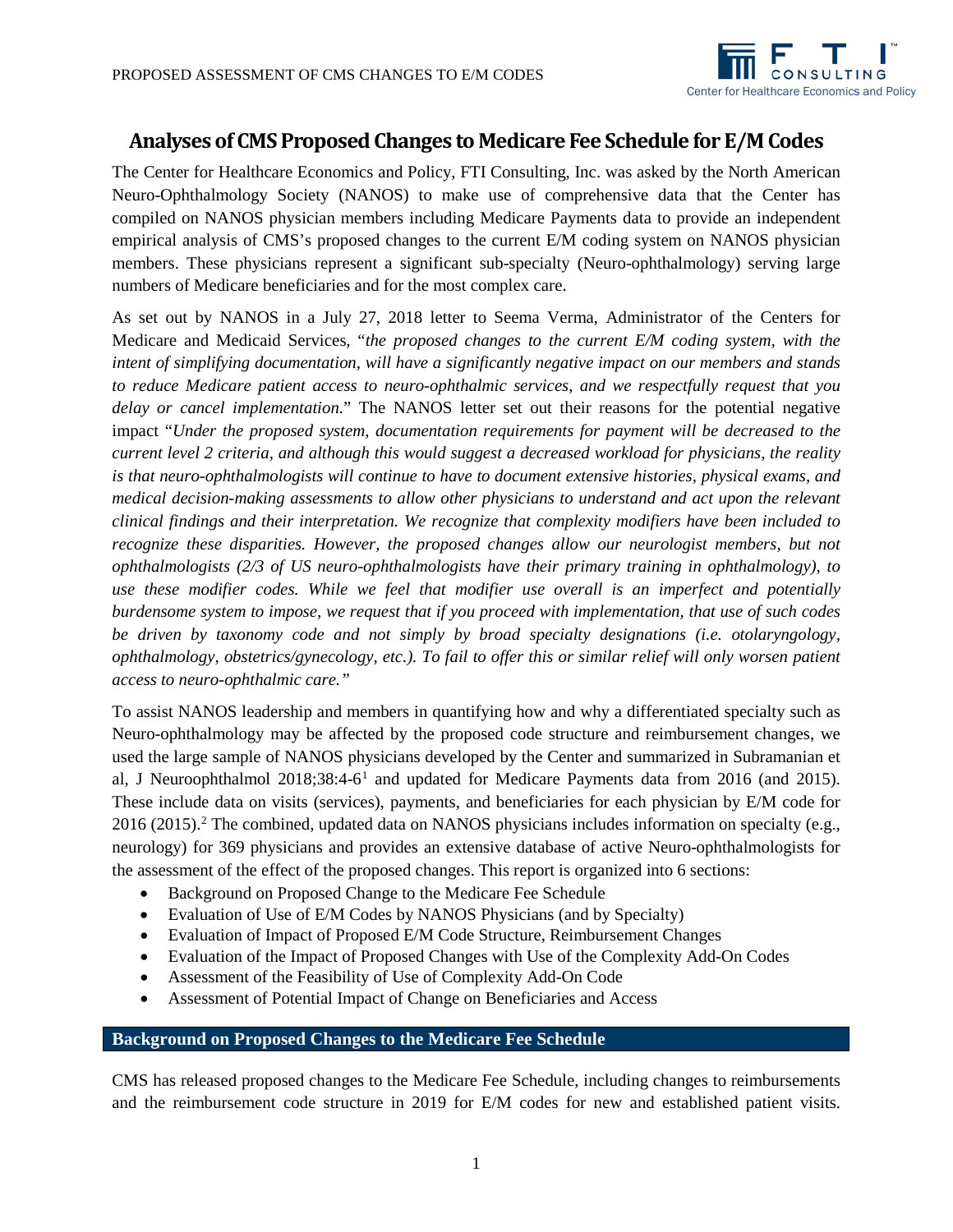

Specifically, it is our understanding that CMS proposes effectively to collapse the 99201-05 and the 99211-15 E/M codes into a "simplified" structure that would provide a single code for use for each of the 99202-05 and 99212-15 codes, each to be reimbursed at a single rate for each code grouping.<sup>[3](#page-11-2)</sup> There are additional codes (and associated payment values) identified in the CMS proposal, which may apply to only some sub-specialty physicians. These codes include the E/M+GPRO1 and E/M+GCG0X codes, which we refer to in our analysis as add-on or complexity codes. We understand that CMS intends these to be used where patient complexity requires or supports additional time or reimbursement relative to codes in the proposed code structure.<sup>[4](#page-11-3)</sup> We also understand that these do not apply to NANOS members with a specialty of ophthalmology, indicating that any changes from the overall change in structure would not be offset by these add-on codes for these physicians. [5](#page-11-4)

For purpose of our analyses that estimate the impact of the proposed changes, we use actual new and established patient visits for 2016 for the sample of NANOS physicians (described in the next section) and payment rates for 2018 and 2019 for each of the E/M codes and complexity add-on codes from the AAN tables. We use visits per code per physician (or group of physicians) from 2016 to estimate impact, in order to assume that the only relevant change is reimbursement (payment). For clarity, we present the payment codes and rates for 2018 and 2019 in the next two tables.

| <b>Summary of Scenarios</b>               | 99201   | 99202    | 99203    | 99204    | 99205    |
|-------------------------------------------|---------|----------|----------|----------|----------|
| $2018$ E/M Payment                        | \$45.26 | \$76.32  | \$109.80 | \$167.40 | \$210.60 |
| 2019 Proposed E/M Payment                 | \$43.26 | \$134.45 |          |          |          |
| $ E/M + GCG0X$ (complexity add-on)        | \$56.96 | \$148.15 |          |          |          |
| $ E/M + GPR01$ (prolonged service add-on) |         | \$201.86 |          |          |          |
| $E/M + GCG0X + GPRO1$                     |         | \$215.56 |          |          |          |

#### **New Patient Codes**

Source: American Academy of Neurology, Medicare Fee-for-Service: 2018 & 2019 Physician Fee Schedule, downloaded August 2018 from[: https://www.aan.com/tools-and-resources/practicing-neurologists-administrators/billing-and-coding/medicare-fee-for](https://www.aan.com/tools-and-resources/practicing-neurologists-administrators/billing-and-coding/medicare-fee-for-service/)[service/](https://www.aan.com/tools-and-resources/practicing-neurologists-administrators/billing-and-coding/medicare-fee-for-service/)

#### **Established Patient Codes**

| <b>Summary of Scenarios</b>               | 99211   | 99212    | 99213   | 99214    | 99215    |
|-------------------------------------------|---------|----------|---------|----------|----------|
| $2018$ E/M Payment                        | \$21.96 | \$44.64  | \$74.16 | \$109.44 | \$147.60 |
| 2019 Proposed E/M Payment                 | \$21.99 | \$9192   |         |          |          |
| $ E/M + GCG0X$ (complexity add-on)        | \$35.69 | \$105.62 |         |          |          |
| $ E/M + GPR01$ (prolonged service add-on) |         | \$159.33 |         |          |          |
| $E/M + GCG0X + GPRO1$                     |         | \$173.03 |         |          |          |

Source: American Academy of Neurology, Medicare Fee-for-Service: 2018 & 2019 Physician Fee Schedule, downloaded August 2018 from[: https://www.aan.com/tools-and-resources/practicing-neurologists-administrators/billing-and-coding/medicare-fee-for](https://www.aan.com/tools-and-resources/practicing-neurologists-administrators/billing-and-coding/medicare-fee-for-service/)[service/](https://www.aan.com/tools-and-resources/practicing-neurologists-administrators/billing-and-coding/medicare-fee-for-service/)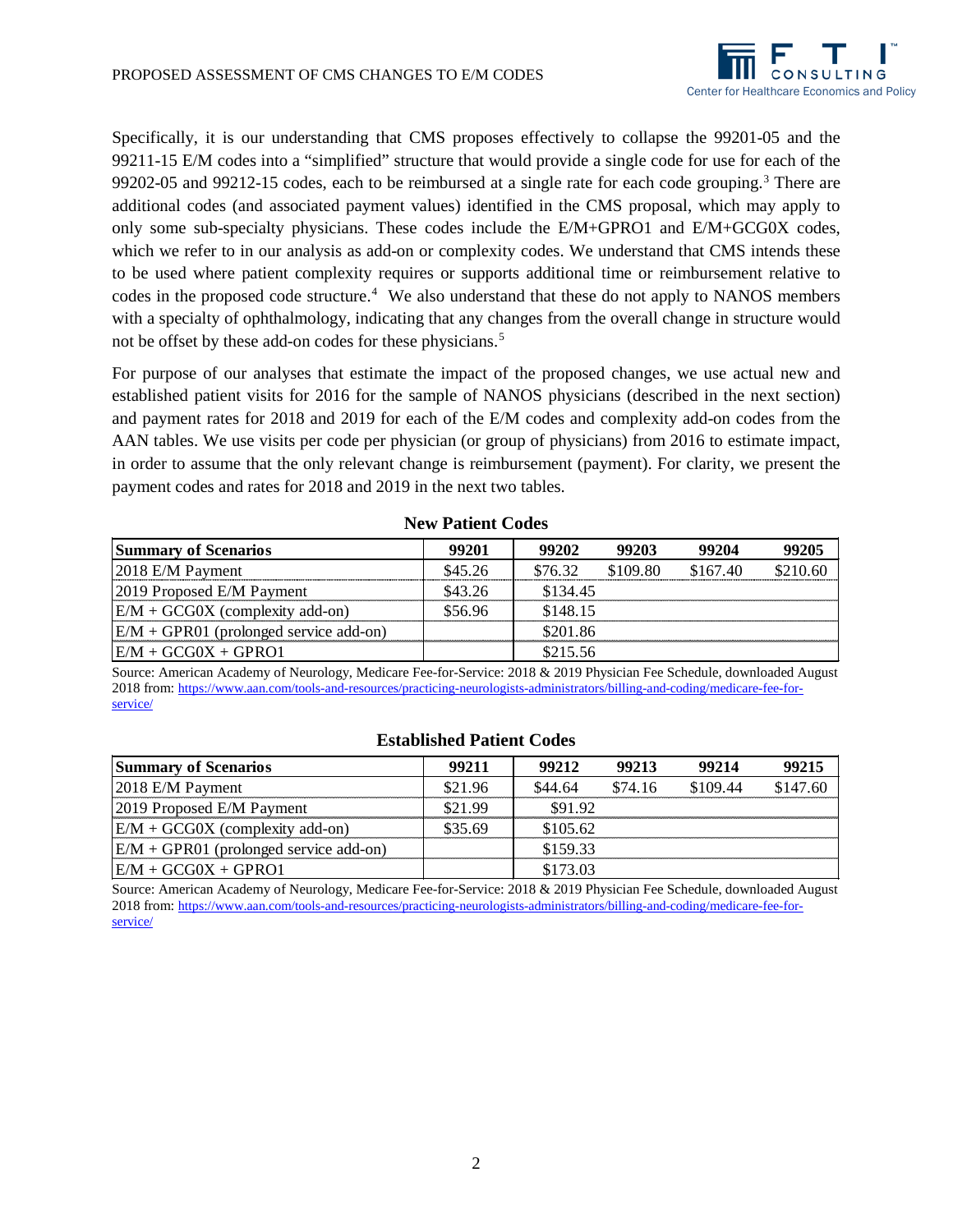

#### **Evaluation of Neuro-ophthalmologists Use of E/M Codes**

Neuro-ophthalmologists ("NOs") represent a unique and differentiated specialty from primary care or other physician specialties as has been demonstrated in statistics on NANOS practice patterns in Subramanian et al, J Neuroophthalmol 2018;38:4-6. This differentiation is evidenced in the use of E/M codes by NANOS physicians. For purposes of this report, we updated the analyses for a resulting sample of 369 U.S. NANOS members for which Medicare payments data is available from 2015 or 2016. We report the data separately for physicians by primary specialty—NANOS Ophthalmology and NANOS Neurology. The tables below each include two sections—one section for new patient codes and one for established patient codes.

The first table reports information by E/M code and the number of physicians with reported data for each code. It shows that about two-thirds of NOs specialize in Ophthalmology, and the remainder specialize in Neurology; there are a small number of physicians with other specialties (these are excluded from the analysis in the report).

The table shows that a relatively small proportion of NANOS physicians have **reported** data for 01-02 and 11-12 codes, which suggest that these are used infrequently and/or account for such low numbers of patients per physician that they are not reported in the CMS publicly available data. These codes also account for a low proportion of reported total visits and beneficiaries, as shown in the subsequent tables.<sup>[6](#page-11-5)</sup>

| <b>HCPCS</b><br><b>HCPCS Description</b><br>Code                                    | <b>Total</b> | Total<br>$\frac{9}{6}$ | Ophthalmology | Ophthalmology<br>(9/0) | <b>Neurology</b> | <b>Neurology</b><br>(%) | Other          |
|-------------------------------------------------------------------------------------|--------------|------------------------|---------------|------------------------|------------------|-------------------------|----------------|
| <b>Total Physicians</b>                                                             | 369          |                        | 260           |                        | 102              |                         |                |
| <b>Physicians Seeing New Patients</b>                                               | 249          |                        | 164           |                        | 82               |                         | $\mathfrak{Z}$ |
| 99201<br>New patient office or other outpatient visit, typically 10 minutes         | 0            | $0.0\%$                |               | 0.0%                   |                  | 0.0%                    |                |
| 99202<br>New patient office or other outpatient visit, typically 20 minutes         |              | 2.8%                   |               | 3.0%                   |                  | 2.4%                    |                |
| 99203<br>New patient office or other outpatient visit, typically 30 minutes         | 83           | 33.3%                  | 66            | 40.2%                  | 15               | 18.3%                   |                |
| New patient office or other outpatient visit, typically 45 minutes<br>99204         | 192          | 77.1%                  | 130           | 79.3%                  | 60               | 73.2%                   |                |
| 99205<br>New patient office or other outpatient visit, typically 60 minutes         | 119          | 47.8%                  | .59           | 36.0%                  | 58               | 70.7%                   | 2              |
| <b>Physicians Seeing Established Patients</b>                                       | 279          |                        | 178           |                        | 95               |                         | 6              |
| 99211<br>Established patient office or other outpatient visit, typically 5 minutes  |              | 2.5%                   |               | 3.9%                   | 0                | 0.0%                    |                |
| Established patient office or other outpatient visit, typically 10 minutes<br>99212 | 70           | 25.1%                  | 60            | 33.7%                  | 9                | 9.5%                    |                |
| Established patient office or other outpatient visit, typically 15 minutes<br>99213 | 187          | 67.0%                  | 126           | 70.8%                  | 56               | 58.9%                   |                |
| Established patient office or other outpatient, visit typically 25 minutes<br>99214 | 221          | 79.2%                  | 131           | 73.6%                  | 86               | 90.5%                   |                |
| 99215<br>Established patient office or other outpatient, visit typically 40 minutes | 118          | 42.3%                  | 53            | 29.8%                  | 63               | 66.3%                   |                |

## **Summary of NANOS Physicians E/M Analyses (2016) – Physicians**

Notes: Only physicians with 10 or more visits for a single code are included in counts.

Source: Centers for Medicare & Medicaid Services, Medicare Fee-for-Service Provider Utilization & Payments Data CY2016

The next table reports the distribution of total visits by E/M code for new and established patients. It shows about 90% of Neurology new patient visits and 80% of Ophthalmology new patient visits have E/M codes of 4 or 5. A high proportion of established visits are at 4/5 codes (75% for Neurology and over 50% for Ophthalmology). New patient visits account for a large proportion of total visits. These updated data are consistent with our 2013 and 2014 findings, and 2015 results. These suggest NANOS physicians are likely to be significantly affected by proposed E/M code and payment changes.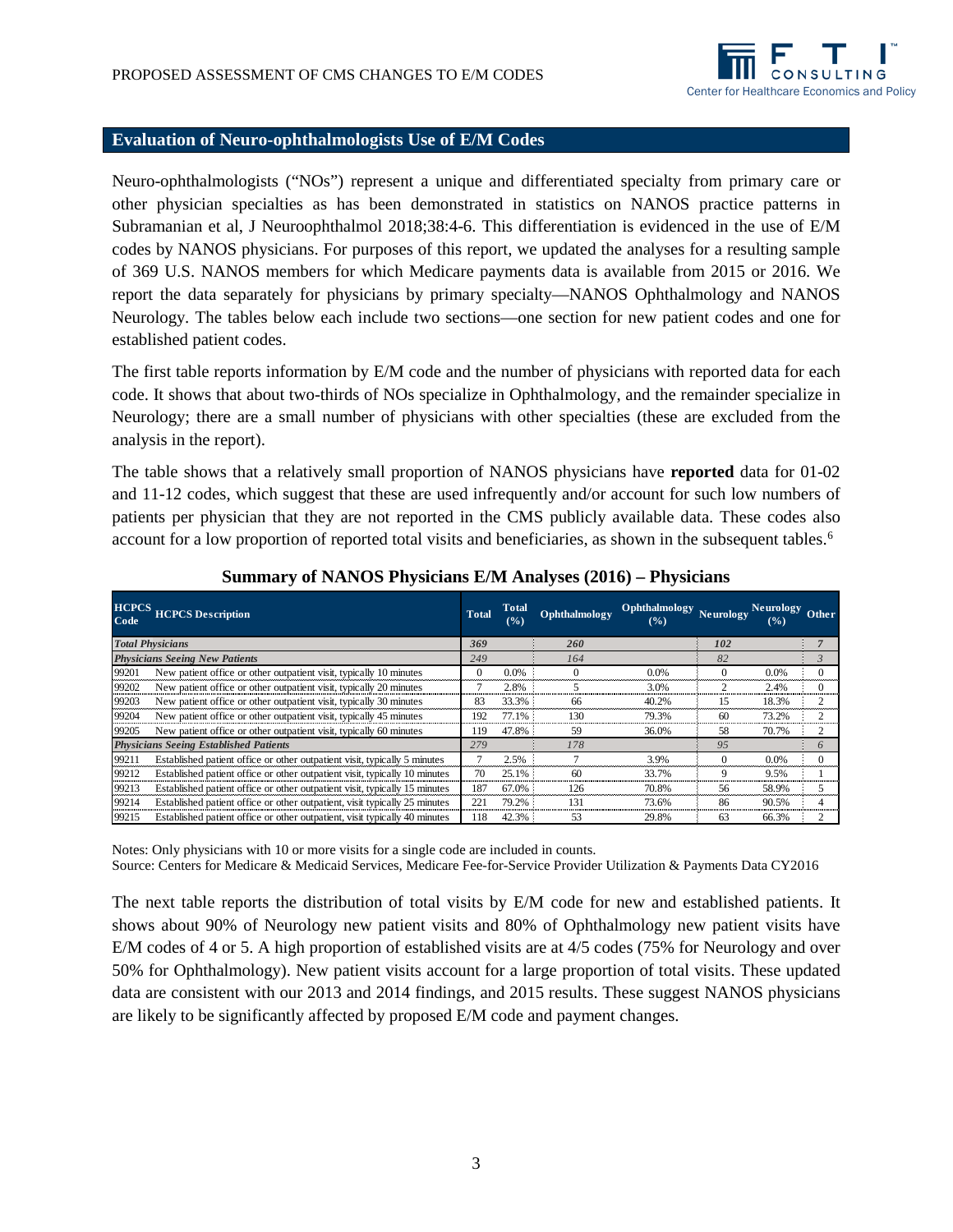

| <b>HCPCS</b><br><b>Code</b>      | <b>Total</b> | <b>Total</b><br>(9/0) | Ophthalmology | Ophthalmology<br>$($ %) | <b>Neurology</b> | <b>Neurology</b><br>(%) | <b>Other</b> |
|----------------------------------|--------------|-----------------------|---------------|-------------------------|------------------|-------------------------|--------------|
| <b>Total Office Visits</b>       | 93,204       |                       | 58,674        |                         | 33,546           |                         | 984          |
| <b>Total New Patient Visits</b>  | 25,878       | 100.0%                | 17,524        | 100.0%                  | 8,018            | 100.0%                  | 336          |
| 99201                            | 0            | $0.0\%$               | 0             | $0.0\%$                 | 0                | $0.0\%$                 | $\Omega$     |
| 99202                            | 145          | $0.6\%$               | 111           | $0.6\%$                 | 34               | $0.4\%$                 | $\theta$     |
| 99203                            | 3.999        | 15.5%                 | 3,276         | 18.7%                   | 618              | 7.7%                    | 105          |
| 99204                            | 14.603       | 56.4%                 | 10,178        | 58.1%                   | 4.223            | 52.7%                   | 202          |
| 99205                            | 7,131        | 27.6%                 | 3,959         | 22.6%                   | 3,143            | 39.2%                   | 29           |
| <b>Total Est. Patient Visits</b> | 67,326       | 100.0%                | 41,150        | 100.0%                  | 25,528           | 100.0%                  | 648          |
| 99211                            | 218          | 0.3%                  | 218           | 0.5%                    | $\Omega$         | $0.0\%$                 | $\Omega$     |
| 99212                            | 5,280        | 7.8%                  | 4,427         | 10.8%                   | 840              | 3.3%                    | 13           |
| 99213                            | 21.501       | 31.9%                 | 15,659        | 38.1%                   | 5,591            | 21.9%                   | 251          |
| 99214                            | 31,819       | 47.3%                 | 16,878        | 41.0%                   | 14.643           | 57.4%                   | 298          |
| 99215                            | 8.508        | 12.6%                 | 3.968         | 9.6%                    | 4.454            | 17.4%                   | 86           |

# **Summary of NANOS Physicians E/M Analyses (2016) – Services**

Source: Centers for Medicare & Medicaid Services, Medicare Fee-for-Service Provider Utilization & Payments Data CY2016

The beneficiary table below presents analyses showing the numbers of beneficiaries served by the sample of NANOS physicians in 2016 and the new and established patient codes associated with their care. These include thousands of Medicare patients across the country.

**Summary of NANOS Physicians E/M Analyses (2016) – Beneficiaries**

| <b>HCPCS</b><br>Code             | <b>Total</b> | <b>Total</b><br>(%) | Ophthalmology | Ophthalmology<br>(%) | <b>Neurology</b> | <b>Neurology</b><br>(9/6) | Other    |
|----------------------------------|--------------|---------------------|---------------|----------------------|------------------|---------------------------|----------|
| <b>New Beneficiaries</b>         | 25,875       | $100.0\%$           | 17,523        | $100.0\%$            | 8,016            | 100.0%                    | 336      |
| 99201                            | $\Omega$     | $0.0\%$             | $\Omega$      | $0.0\%$              | $\Omega$         | $0.0\%$                   | $\Omega$ |
| 99202                            | 145          | 0.6%                | 111           | $0.6\%$              | 34               | 0.4%                      | $\Omega$ |
| 99203                            | 3.999        | 15.5%               | 3,276         | 18.7%                | 618              | 7.7%                      | 105      |
| 99204                            | 14.600       | 56.4%               | 10,177        | 58.1%                | 4,221            | 52.7%                     | 202      |
| 99205                            | 7.131        | 27.6%               | 3.959         | 22.6%                | 3.143            | 39.2%                     | 29       |
| <b>Established Beneficiaries</b> | 51,282       | $100.0\%$           | 32,447        | 100.0%               | 18,318           | 100.0%                    | 517      |
| 99211                            | 192          | 0.4%                | 192           | 0.6%                 |                  | $0.0\%$                   | $\Omega$ |
| 99212                            | 4.106        | 8.0%                | 3,451         | 10.6%                | 643              | 3.5%                      | 12       |
| 99213                            | 16.406       | 32.0%               | 12,081        | 37.2%                | 4.117            | 22.5%                     | 208      |
| 99214                            | 23.946       | 46.7%               | 13,647        | 42.1%                | 10,078           | 55.0%                     | 221      |
| 99215                            | 6.632        | 12.9%               | 3.076         | 9.5%                 | 3.480            | 19.0%                     | 76       |

Source: Centers for Medicare & Medicaid Services, Medicare Fee-for-Service Provider Utilization & Payments Data CY2016

# **Evaluation of Potential Impact of Changed E/M Code Structure and Reimbursement on Neuro-Ophthalmologists**

We conducted analyses to evaluate the potential impact of the proposed changes, starting with the change in code structure and reimbursement without any add-on or complexity codes.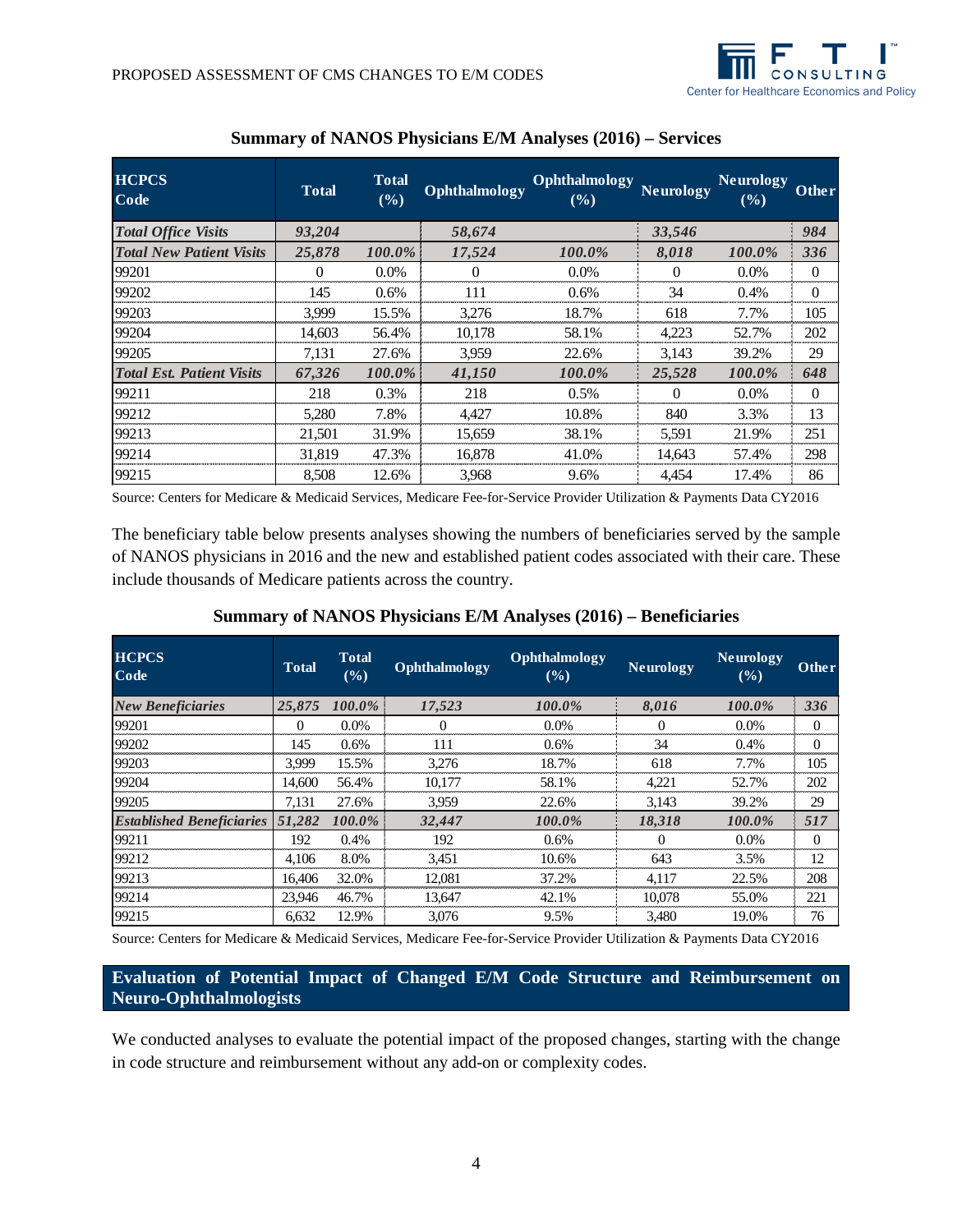

#### **The 2019 structure and rates result in lower reimbursement for NOs as a group compared to 2018.**

**Comparison of total reimbursement under the 2018 structure (using the AAN schedule set out above) with the new 2019 rates for new and established patients shows a significant percentage (%) reduction in reimbursement for NANOS physicians**. Scenario 1 set out below compares the payments for NANOS physicians for new, established, and total patients using the 2018 payment rates and the proposed 2019 payment rates. These rates are applied separately for Ophthalmology and for Neurology and then combined for a total for all NANOS physicians in the sample. The summary table shows that for all NANOS physicians the % reduction for New Patients is 21% and for Established Patients is 6.1% for **an average reduction of 12% across all NANOS physicians**.

|                             | 2018            | 2019            | $\frac{0}{0}$ |
|-----------------------------|-----------------|-----------------|---------------|
|                             | <b>Payments</b> | <b>Payments</b> | Difference    |
| <b>Total</b>                | \$10,853,588    | \$9,547,919     | $-12.0\%$     |
| <b>New Patients</b>         | \$4,345,036     | \$3,434,122     | $-21.0\%$     |
| <b>Established Patients</b> | \$6,508,552     | \$6,113,797     | $-6.1\%$      |

# **Summary of Scenario 1: Using the baseline payment for codes ending in 1, 2, 3, 4, and 5**

Source: Centers for Medicare & Medicaid Services, Medicare Fee-for-Service Provider Utilization & Payments Data CY2016; American Academy of Neurology, Medicare Fee-for-Service: 2018 & 2019 Physician Fee Schedule

The detailed Scenario 1 table illustrates the approach taken and breaks down the evaluation into Ophthalmology and Neurology and estimates the same scenario for each group. This table and all detailed Scenario tables show the estimated 2018 rate (which stays the same for all scenarios) and the 2019 rate per E/M code. In Scenario 1, proposed 2019 rates are the same for 2-5 codes for new (established) patients. The summary rows show that both Ophthalmology and Neurology physicians are estimated to have significantly reduced payments for both new and established patients and on average for all patients. The % reduction for Neurology is higher than for Ophthalmology for new (-25%), established (-13%) and total (-18%) given the somewhat higher prevalence of 4/5 visits for Neurology. The analysis shows that the % reduction in payments is the largest for new patients who account for a substantial volume and share of NO patients.

| Details of Scenario 1: Using the baseline payment for codes ending in 1, 2, 3, 4, and 5 |  |  |  |  |
|-----------------------------------------------------------------------------------------|--|--|--|--|
|                                                                                         |  |  |  |  |

| <b>HCPCS</b><br>Code | 2018<br>Rate | Ophthalmology | 2019<br>Rate | 2018<br><b>Payments</b> | 2019<br><b>Payments</b> | $\frac{1}{2}$<br><b>Difference</b> | <b>Neurology</b> | 2019<br>Rate |             | 2018 Payments 2019 Payments | $\frac{0}{6}$<br><b>Difference</b> |
|----------------------|--------------|---------------|--------------|-------------------------|-------------------------|------------------------------------|------------------|--------------|-------------|-----------------------------|------------------------------------|
|                      |              | 58,674        |              | \$6,702,224             | \$6,123,365             | $-9%$                              | 33,546           |              | \$4,151,364 | \$3,424,554                 | $-18%$                             |
|                      |              | 17,524        |              | \$2,905,739             | \$2,356,102             | $-19%$                             | 8,018            |              | \$1,439,297 | \$1,078,020                 | $-25%$                             |
| 99201                | \$45.26      | $\Omega$      | \$43.26      | \$0                     | \$0                     | $\overline{a}$                     | $\Omega$         | \$43.26      | \$0         | \$0                         |                                    |
| 99202                | \$76.32      | 111           | \$134.45     | \$8,472                 | \$14,924                | $+76%$                             | 34               | \$134.45     | \$2,595     | \$4.571                     | $+76%$                             |
| 99203                | \$109.80     | 3.276         | \$134.45     | \$359,705               | \$440,458               | $+22%$                             | 618              | \$134.45     | \$67,856    | \$83,090                    | $+22%$                             |
| 99204                | \$167.40     | 10.178        | \$134.45     | \$1,703,797             | \$1,368,432             | $-20%$                             | 4,223            | \$134.45     | \$706,930   | \$567.782                   | $-20%$                             |
| 99205                | \$210.60     | 3.959         | \$134.45     | \$833,765               | \$532,288               | $-36%$                             | 3,143            | \$134.45     | \$661.916   | \$422,576                   | $-36%$                             |
|                      |              | 41.150        |              | \$3,796,485             | \$3,767,263             | $-1\%$                             | 25,528           |              | \$2,712,066 | \$2,346,534                 | $-13%$                             |
| 99211                | \$21.96      | 218           | \$21.99      | \$4,787                 | \$4,794                 | $+0\%$                             | $\Omega$         | \$21.99      | \$0         | \$0                         | $\overline{\phantom{a}}$           |
| 99212                | \$44.64      | 4.427         | \$91.92      | \$197,621               | \$406,930               | $+106%$                            | 840              | \$91.92      | \$37,498    | \$77.213                    | $+106%$                            |
| 99213                | \$74.16      | 15,659        | \$91.92      | \$1,161,271             | \$1,439,375             | $+24%$                             | 5,591            | \$91.92      | \$414,629   | \$513.925                   | $+24%$                             |
| 99214                | \$109.44     | 16,878        | \$91.92      | \$1,847,128             | \$1,551,426             | $-16%$                             | 14.643           | \$91.92      | \$1,602,530 | \$1,345,985                 | $-16%$                             |
| 99215                | \$147.60     | 3.968         | \$91.92      | \$585,677               | \$364,739               | $-38%$                             | 4.454            | \$91.92      | \$657,410   | \$409,412                   | $-38%$                             |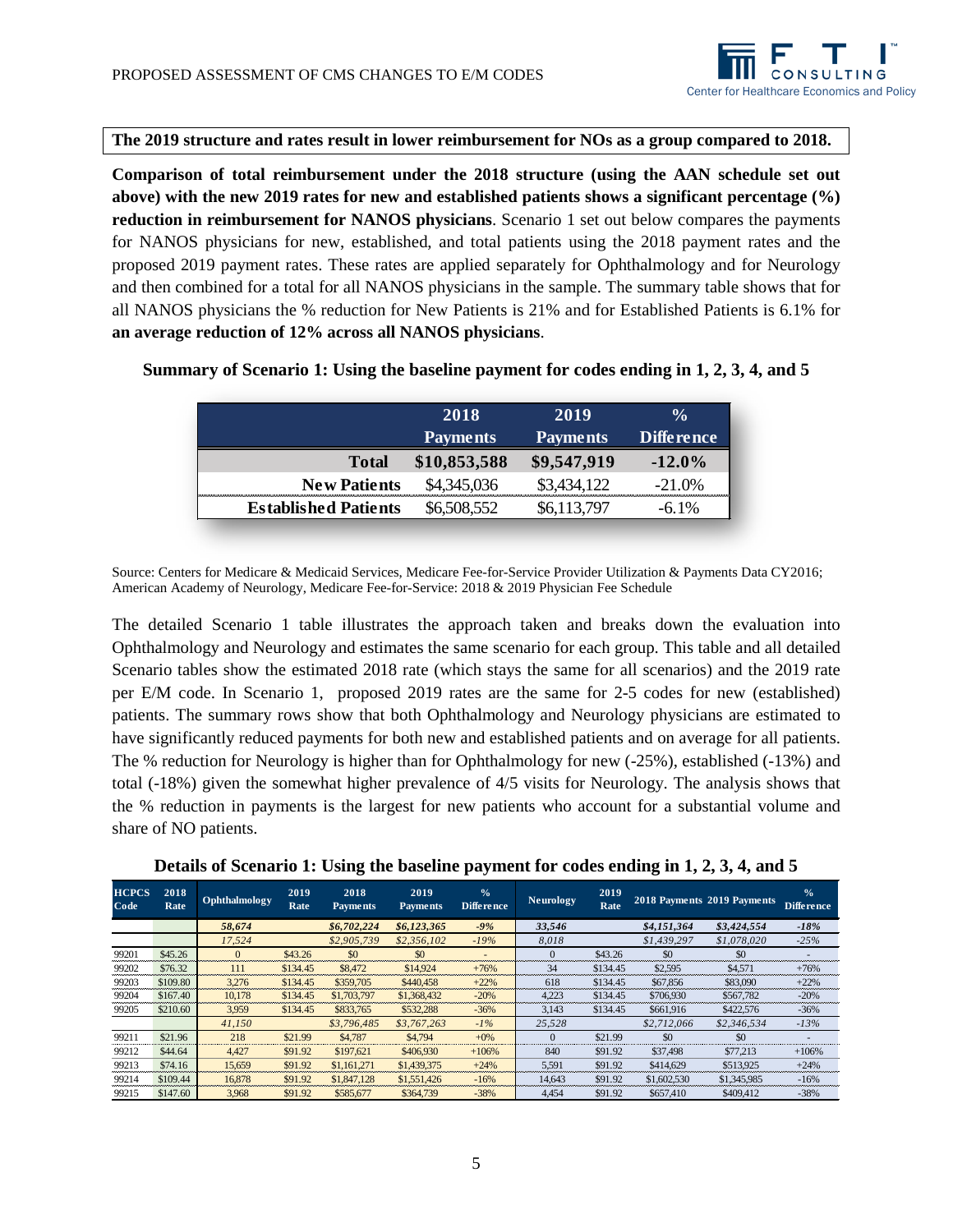

Scenario 1 represents a potential "worst case" scenario - there is no offsetting use of complexity/add-on codes. These are assessed in the next three scenarios. It is our understanding there is no ability to mitigate the impact for ophthalmologists because the add-on codes are not available to them; the estimated significant reduction in total payments for these physicians is unchanged in any of the other scenarios.

# **The 2019 structure and rates would result in lower reimbursement for most NOs, and especially the most active NOs for new patients and for all patients.**

We evaluated the effect of the proposed changes set out in Scenario 1 at the individual physician level. The changes affect most individual NANOS physicians and especially the most active. These physicians practice in many different geographies and include Neurology and Ophthalmology, academic and private practice physicians. We present simple graphics that show the % reduction in payment between 2018 and 2019 for each NANOS physician for total patients (blue) and new patients (purple). We include all physicians in each graphic – the horizontal axis shows the total number of new patients per physician. It shows a large number of physicians with large numbers (sometimes hundreds) of Medicare visits even for new patients. It shows the systematic impact of the proposed changes – virtually all individual physicians and particularly the most active ones face reduced payments of up to 40%. The impact is significant for Neurology and also for the majority of Ophthalmology.<sup>[7](#page-11-6)</sup>

# **Neuro-Ophthalmologists (Neurology): Percent Difference (2018 to 2019) in Payments to NANOS Physicians for New Patients and Total (New & Established)**



Note: This sample includes all Neuro-Ophthalmologists (Neurology) with data for one or more E/M codes 99201 – 99215 in 2016 CMS Medicare Payments Data. Source: Centers for Medicare & Medicaid Services, Medicare Fee-for-Service Provider Utilization & Payments Data CY2016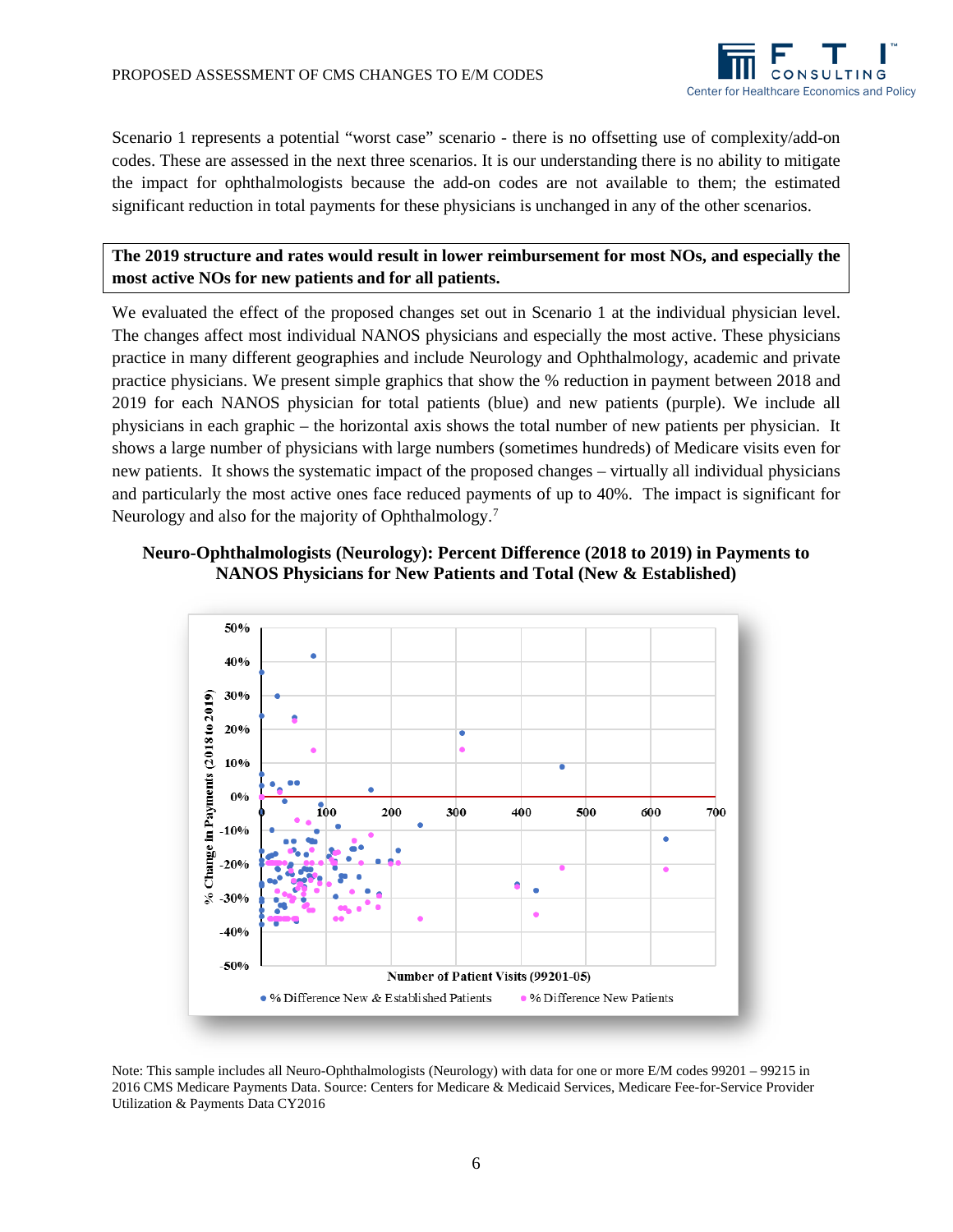



**Neuro-Ophthalmologists (Ophthalmology): Percent Difference (2018 to 2019) in Payments to NANOS Physicians for New Patients and Total (New & Established)**

Note: This sample includes all Neuro-Ophthalmologists (Ophthalmologists) with data for one or more E/M codes 99201 – 99215 in 2016 CMS Medicare Payments Data. Source: Centers for Medicare & Medicaid Services, Medicare Fee-for-Service Provider Utilization & Payments Data CY2016

**The new 2019 complexity (add–on) codes still result in estimated reduced reimbursement, even assuming they can readily be used and supported with documentation (and without new burden).**

In order to evaluate whether use of the new add-on codes could in principle mitigate the impact of the E/M code structure and reimbursement changes, we ran three additional scenarios for Neurology NOs assuming that the codes could be used for E/M codes where the proposed 2019 reimbursements were below 2018 rates. We apply the new add-ons only for Neurology, so in each Scenario, the baseline 2019 estimated rates apply for Ophthalmology and the % reductions are unchanged. In each of the following Scenarios, we made assumptions about the proportion of new and established patients for which Neurology NOs could use each add-on code. For scenarios involving add-on codes with time requirements (Scenarios 3 and 4), we estimate only a portion of each of the new and established patient volumes shown for 4/5 E/M codes could use these add-on codes. We assume that physicians could use the alternative codes without any risk of audit or additional cost burden.

Scenario 2 uses the first complexity add-on, which would increase payments for 4/5 codes above the baseline 2019 rates (although still below 2018 rates for these codes). For purposes of evaluation, we assume this add–on code could be applied across all 4/5 visits. These result in lower % losses for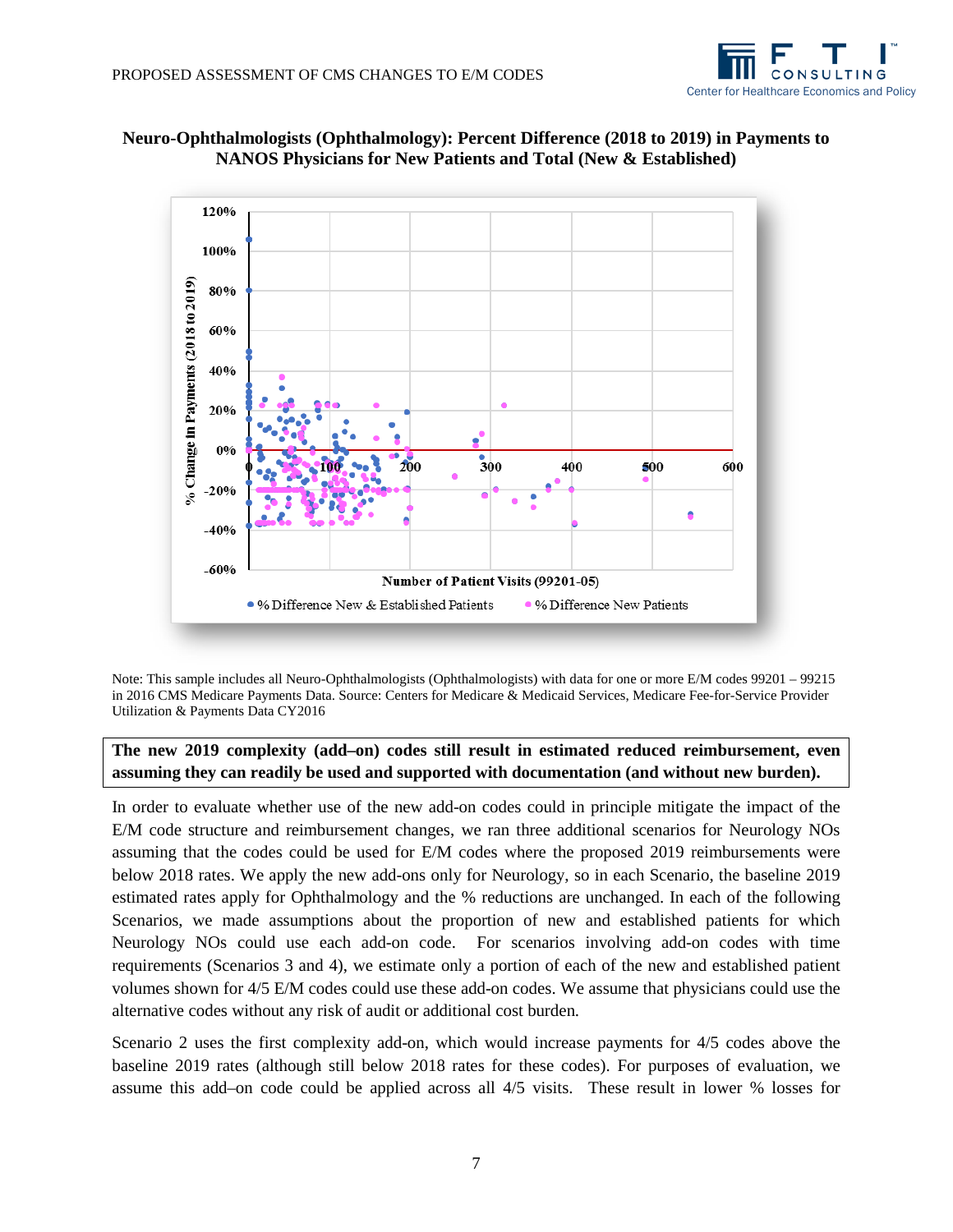established and for new patients than for the baseline scenario, yet still very high % reduction for new and for total patients for Neurology. Thus, use of the complexity add-on that does not involve time constraints does not change the systematic negative impact on NOs estimated in Scenario 1.

# **Summary of Scenario 2: Applying E/M + GCG0X (complexity add-on) for visits to Neurologists with codes ending in 4 and 5 (2019 baseline payments for codes ending in 1, 2, and 3)**

|                             | 2018            | 2019            | $\frac{0}{0}$     |
|-----------------------------|-----------------|-----------------|-------------------|
|                             | <b>Payments</b> | <b>Payments</b> | <b>Difference</b> |
| <b>Total</b>                | \$10,853,588    | \$9,910,462     | $-8.7\%$          |
| <b>New Patients</b>         | \$4,345,036     | \$3,535,036     | $-18.6\%$         |
| <b>Established Patients</b> | \$6,508,552     | \$6,375,426     | $-2.0\%$          |

# **Details of Scenario 2: Applying E/M + GCG0X (complexity add-on) for visits to Neurologists with codes ending in 4 and 5 (2019 baseline payments for codes ending in 1, 2, and 3)**

| <b>HCPCS</b><br>Code | 2018<br>Rate | Ophthalmology | 2019<br>Rate | 2018<br><b>Payments</b> | 2019<br><b>Payments</b> | $\frac{0}{0}$<br><b>Difference</b> | Neurology | 2019<br>Rate |             | 2018 Payments 2019 Payments | $\frac{0}{0}$<br>Difference |
|----------------------|--------------|---------------|--------------|-------------------------|-------------------------|------------------------------------|-----------|--------------|-------------|-----------------------------|-----------------------------|
|                      |              | 58,674        |              | \$6,702,224             | \$6,123,365             | $-9%$                              | 33,546    |              | \$4,151,364 | \$3,787,097                 | $-9%$                       |
|                      |              | 17,524        |              | \$2,905,739             | \$2,356,102             | $-19%$                             | 8,018     |              | \$1,439,297 | \$1.178.934                 | $-18%$                      |
| 99201                | \$45.26      | $\theta$      | \$43.26      | \$0                     | \$0                     | $\overline{\phantom{0}}$           | $\Omega$  | \$43.26      | \$0         | \$0                         |                             |
| 99202                | \$76.32      | 111           | \$134.45     | \$8,472                 | \$14.924                | $+76%$                             | 34        | \$134.45     | \$2,595     | \$4,571                     | $+76%$                      |
| 99203                | \$109.80     | 3,276         | \$134.45     | \$359,705               | \$440,458               | $+22%$                             | 618       | \$134.45     | \$67,856    | \$83,090                    | $+22%$                      |
| 99204                | \$167.40     | 10,178        | \$134.45     | \$1,703,797             | \$1,368,432             | $-20%$                             | 4,223     | \$148.15     | \$706,930   | \$625,637                   | $-11%$                      |
| 99205                | \$210.60     | 3.959         | \$134.45     | \$833,765               | \$532,288               | $-36%$                             | 3,143     | \$148.15     | \$661.916   | \$465,635                   | $-30%$                      |
|                      |              | 41.150        |              | \$3,796,485             | \$3,767,263             | $-1\%$                             | 25.528    |              | \$2,712,066 | \$2,608,163                 | $-4%$                       |
| 99211                | \$21.96      | 218           | \$21.99      | \$4,787                 | \$4.794                 | $+0\%$                             | $\Omega$  | \$21.99      | \$0         | \$0                         |                             |
| 99212                | \$44.64      | 4.427         | \$91.92      | \$197,621               | \$406,930               | $+106%$                            | 840       | \$91.92      | \$37,498    | \$77.213                    | $+106%$                     |
| 99213                | \$74.16      | 15,659        | \$91.92      | \$1,161,271             | \$1,439,375             | $+24%$                             | 5,591     | \$91.92      | \$414,629   | \$513,925                   | $+24%$                      |
| 99214                | \$109.44     | 16,878        | \$91.92      | \$1,847,128             | \$1,551,426             | $-16%$                             | 14.643    | \$105.62     | \$1,602,530 | \$1,546,594                 | $-3%$                       |
| 99215                | \$147.60     | 3.968         | \$91.92      | \$585,677               | \$364,739               | $-38%$                             | 4,454     | \$105.62     | \$657,410   | \$470,431                   | $-28%$                      |

Scenarios 3 and 4 apply the prolonged service add-on for 20% of visits at 4/5 codes new and established patients for Neurology for Scenario 3 and the *E/M + GCG0X + GPRO1* for Scenario 4. Given the minimum times required for these add-ons, we understand that only some proportion of current 4/5 visits could realistically use these add-on codes, and that 20% represents a realistic estimate. For the remaining 80% of visits with 4 and 5 codes, we apply the complexity-add code of **E/M + GCG0X** for higher payments than the baseline 2019 payments.

Under these assumptions, for either Scenario 3 or 4, while the estimated payments for established patients for all NOs increases by approximately 1%, the reduction in payments for new patients (a reduction of 17%) results in overall payments estimated to decline by approximately 6%. (We note that there is no change in the % reduction for Ophthalmology.)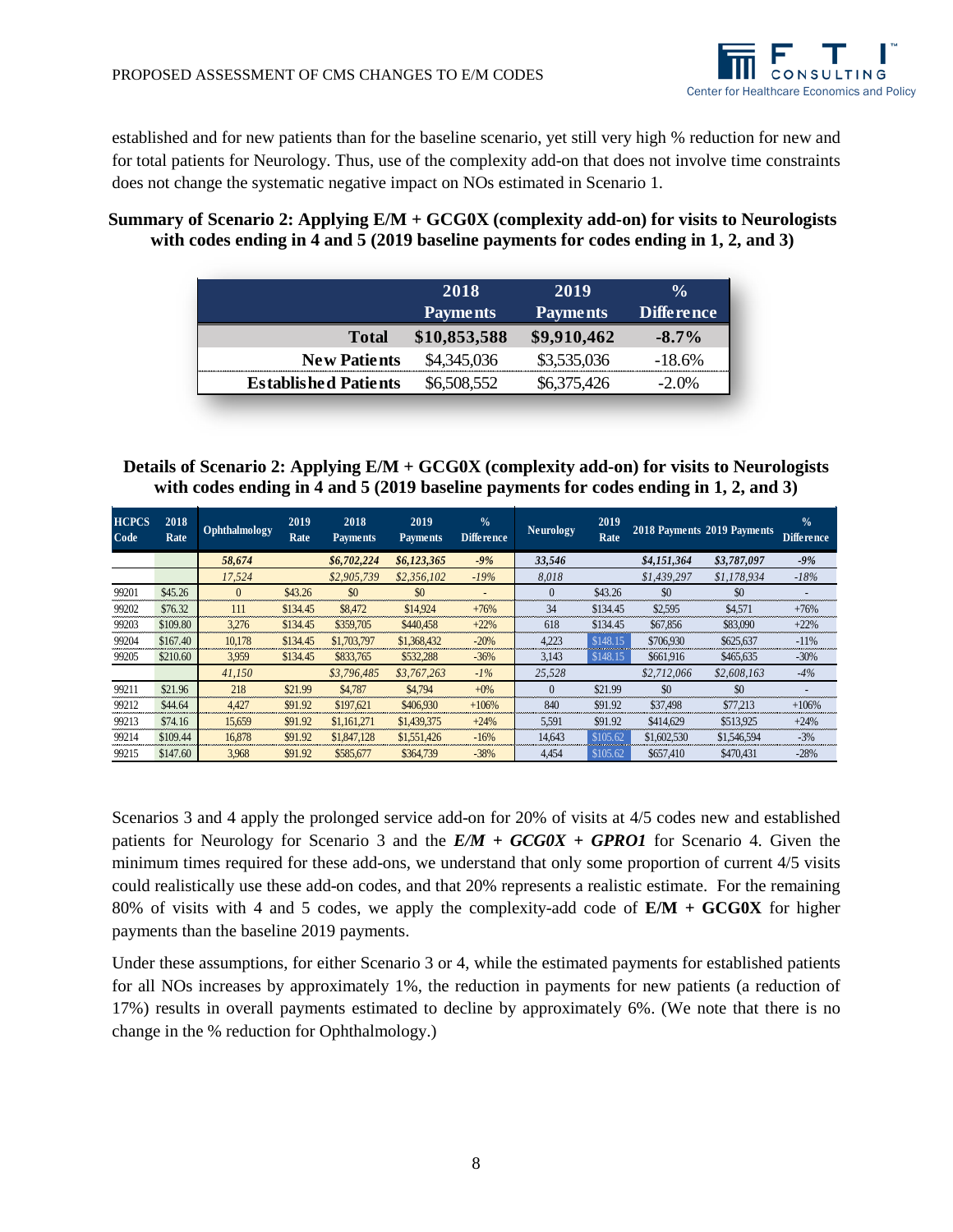

# **Summary of Scenario 3: Applying E/M + GPR01 (prolonged service add-on) for visits to Neurologists with codes ending in 4 and 5 (2019 baseline payments for codes ending in 1, 2, and 3)**

|                             | 2018            | 2019            | $\frac{0}{0}$     |
|-----------------------------|-----------------|-----------------|-------------------|
|                             | <b>Payments</b> | <b>Payments</b> | <b>Difference</b> |
| <b>Total</b>                | \$10,853,588    | \$10,194,728    | $-6.1\%$          |
| <b>New Patients</b>         | \$4,345,036     | \$3,614,162     | $-16.8\%$         |
| <b>Established Patients</b> | \$6,508,552     | \$6,580,566     | 1%                |

**Details of Scenario 3: Applying E/M + GPR01 (prolonged service add-on) for visits to Neurologists with codes ending in 4 and 5 (2019 baseline payments for codes ending in 1, 2, and 3)**

| <b>HCPCS</b><br>Code | 2018<br>Rate | Ophthalmology | 2019<br>Rate | 2018<br><b>Payments</b> | 2019<br><b>Payments</b> | $\frac{0}{0}$<br><b>Difference</b> | <b>Neurology</b> | 2019<br>Rate |             | 2018 Payments 2019 Payments | $\frac{0}{2}$<br><b>Difference</b> |
|----------------------|--------------|---------------|--------------|-------------------------|-------------------------|------------------------------------|------------------|--------------|-------------|-----------------------------|------------------------------------|
|                      |              | 58,674        |              | \$6,702,224             | \$6,123,365             | $-9%$                              | 33.546           |              | \$4,151,364 | \$4,071,363                 | $-2\%$                             |
|                      |              | 17.524        |              | \$2,905,739             | \$2,356,102             | $-19%$                             | 8.018            |              | \$1,439,297 | \$1,258,060                 | $-13%$                             |
| 99201                | \$45.26      | $\Omega$      | \$43.26      | \$0                     | \$0                     | $\overline{\phantom{a}}$           | $\Omega$         | \$43.26      | \$0         | \$0                         |                                    |
| 99202                | \$76.32      | 111           | \$134.45     | \$8,472                 | \$14.924                | $+76%$                             | 34               | \$134.45     | \$2,595     | \$4.571                     | $+76%$                             |
| 99203                | \$109.80     | 3.276         | \$134.45     | \$359,705               | \$440,458               | $+22%$                             | 618              | \$134.45     | \$67,856    | \$83,090                    | $+22%$                             |
| 99204                | \$167.40     | 10.178        | \$134.45     | \$1,703,797             | \$1,368,432             | $-20%$                             | 4.223            |              | \$706.930   | \$671,001                   | $-5%$                              |
| 99205                | \$210.60     | 3.959         | \$134.45     | \$833,765               | \$532,288               | $-36%$                             | 3,143            |              | \$661,916   | \$499,398                   | $-25%$                             |
|                      |              | 41.150        |              | \$3,796,485             | \$3,767,263             | $-1\%$                             | 25.528           |              | \$2,712,066 | \$2,813,303                 | $+4%$                              |
| 99211                | \$21.96      | 218           | \$21.99      | \$4,787                 | \$4,794                 | $+0\%$                             | $\Omega$         | \$21.99      | \$0         | \$0                         |                                    |
| 99212                | \$44.64      | 4.427         | \$91.92      | \$197,621               | \$406,930               | $+106%$                            | 840              | \$91.92      | \$37,498    | \$77,213                    | $+106%$                            |
| 99213                | \$74.16      | 15.659        | \$91.92      | \$1,161,271             | \$1,439,375             | $+24%$                             | 5.591            | \$91.92      | \$414,629   | \$513.925                   | $+24%$                             |
| 99214                | \$109.44     | 16,878        | \$91.92      | \$1,847,128             | \$1,551,426             | $-16%$                             | 14.643           |              | \$1,602,530 | \$1,703,889                 | $+6%$                              |
| 99215                | \$147.60     | 3.968         | \$91.92      | \$585,677               | \$364,739               | $-38%$                             | 4.454            |              | \$657,410   | \$518,276                   | $-21%$                             |

\*Instead of using a single rate, payments were estimated by applying the **E/M + GPR01** rate to 20% of 992X4 and 992X5 visits and the **E/M + GCG0X** rate to the remaining 80%.

**Summary of Scenario 4: Applying E/M + GCG0X + GPRO1 for visits to Neurologists with codes ending in 5 (and applying E/M + GCPR01 for visits to Neurologists ending in 4)**

|                             | 2018<br><b>Payments</b> | 2019<br><b>Payments</b> | $\frac{0}{0}$<br><b>Difference</b> |
|-----------------------------|-------------------------|-------------------------|------------------------------------|
| <b>Total</b>                | \$10,853,588            | \$10,215,543            | $-5.9\%$                           |
| <b>New Patients</b>         | \$4,345,036             | \$3,622,773             | $-16.6\%$                          |
| <b>Established Patients</b> | \$6,508,552             | \$6,592,770             | $\cdot$ .3%                        |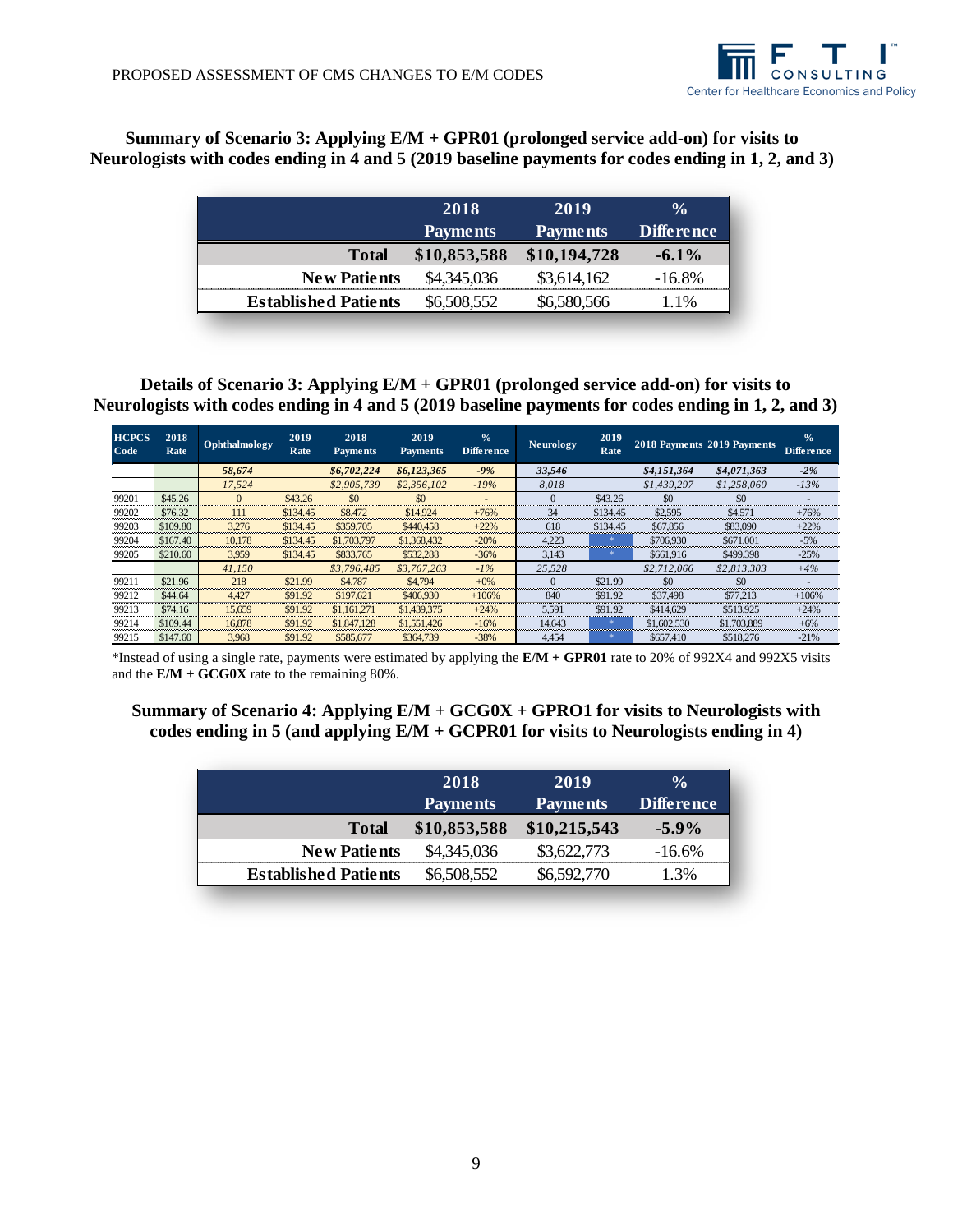

# **Details of Scenario 4: Applying E/M + GCG0X + GPRO1 for visits to Neurologists with codes ending in 5 (and applying E/M + GCPR01 for visits to Neurologists ending in 4)**

| <b>HCPCS</b><br>Code | 2018<br>Rate | <b>Ophthalmology</b> | 2019<br>Rate | 2018<br><b>Payments</b> | 2019<br><b>Payments</b> | $\frac{1}{2}$<br><b>Difference</b> | <b>Neurology</b> | 2019<br>Rate |             | 2018 Payments 2019 Payments | $\frac{1}{2}$<br>Difference |
|----------------------|--------------|----------------------|--------------|-------------------------|-------------------------|------------------------------------|------------------|--------------|-------------|-----------------------------|-----------------------------|
|                      |              | 58,674               |              | \$6,702,224             | \$6,123,365             | $-9%$                              | 33,546           |              | \$4,151,364 | \$4,092,178                 | $-1\%$                      |
|                      |              | 17,524               |              | \$2,905,739             | \$2,356,102             | $-19%$                             | 8.018            |              | \$1,439,297 | \$1,266,672                 | $-12%$                      |
| 99201                | \$45.26      | $\Omega$             | \$43.26      | \$0                     | \$0                     |                                    | $\Omega$         | \$43.26      | \$0         | \$0                         |                             |
| 99202                | \$76.32      | 111                  | \$134.45     | \$8,472                 | \$14.924                | $+76%$                             | 34               | \$134.45     | \$2,595     | \$4.571                     | $+76%$                      |
| 99203                | \$109.80     | 3.276                | \$134.45     | \$359,705               | \$440,458               | $+22%$                             | 618              | \$134.45     | \$67,856    | \$83,090                    | $+22%$                      |
| 99204                | \$167.40     | 10.178               | \$134.45     | \$1,703,797             | \$1,368,432             | $-20%$                             | 4.223            | *            | \$706,930   | \$671,001                   | $-5%$                       |
| 99205                | \$210.60     | 3.959                | \$134.45     | \$833,765               | \$532,288               | $-36%$                             | 3.143            | **           | \$661,916   | \$508,009                   | $-23%$                      |
|                      |              | 41.150               |              | \$3,796,485             | \$3,767,263             | $-1\%$                             | 25.528           |              | \$2,712,066 | \$2,825,507                 | $+4%$                       |
| 99211                | \$21.96      | 218                  | \$21.99      | \$4,787                 | \$4,794                 | $+0\%$                             | $\Omega$         | \$21.99      | \$0         | \$0                         |                             |
| 99212                | \$44.64      | 4.427                | \$91.92      | \$197,621               | \$406,930               | $+106%$                            | 840              | \$91.92      | \$37,498    | \$77,213                    | $+106%$                     |
| 99213                | \$74.16      | 15.659               | \$91.92      | \$1,161,271             | \$1,439,375             | $+24%$                             | 5.591            | \$91.92      | \$414,629   | \$513.925                   | $+24%$                      |
| 99214                | \$109.44     | 16.878               | \$91.92      | \$1,847,128             | \$1,551,426             | $-16%$                             | 14.643           | ∗            | \$1,602,530 | \$1,703,889                 | $+6%$                       |
| 99215                | \$147.60     | 3.968                | \$91.92      | \$585,677               | \$364,739               | $-38%$                             | 4.454            | 米米           | \$657,410   | \$530,480                   | $-19%$                      |

\*Instead of using a single rate, payments were estimated by applying the  $E/M + GPR01$  rate to 20% of 992X4 visits, the  $E/M +$ GCG0X + GPR01 rate to 20% of 992X5 visits, and the **E/M + GCG0X** rate to the remaining 80% of 4/5 visits.

Only under the highly unrealistic assumption that Neurology NOs could use the time-constrained add-on codes **across all patients** with 4/5 codes does the CMS proposed change not result in significant reductions. In addition, the time conditions involved in use of these complexity codes indicate there could be a reduction in the total number of Medicare patients (or other patients) that could be seen relative to current practice. We've been advised that use of these complexity-add on codes even for 20% of patients involves additional time that otherwise would be spent on new or established patient visits, thereby reducing the overall number of patients that can be seen for new or established visits. We understand that this involves approximately a 10% reduction in access/productivity. To put this in context using available 2016 Medicare data for Neurology NOs, the estimate decrease is about 3400 fewer patient visits. If these codes were to apply similarly for all NOs, the estimated reduction would be 9300 patient visits.

# **Conclusion - The Proposed Changes by Substantially Reducing Reimbursements from 2018 Levels Could Potentially Adversely Affect Access and Patients**

The analysis shows that the proposed changes will affect the most active NANOS/NO physicians and across the broad spectrum of NOs. Any adverse effects will not be limited to a few geographies or a few physicians but rather across all major programs and geographies – and will thereby affect patients and departments/practices across the country. The scenarios and graphics demonstrate the prevalence of 4/5 E/M code usage and illustrate the breadth and proportion of NOs that could be adversely affected by significant changes in the proposed code structure. This is particularly the case for new patients.

The beneficiary analyses show that the majority of Medicare patients seen by NOs are for complex care and are sicker patients. Thus, any substantial reduction in reimbursement for 4/5 codes relative to 2018 levels could translate into material changes in departments or physician availability and thus could adversely affect access and patients seen by NOs. The analysis of individual physicians shows that this is not geographically isolated but would affect many geographies and large patient populations. Use of the time-constrained add-on codes could also reduce the total number of beneficiaries or patients that could be seen per day, thereby affecting patient access further. **Thus, even assuming that extended time codes are available to all neuro-ophthalmologists, these effects would worsen any existing patient access problems**.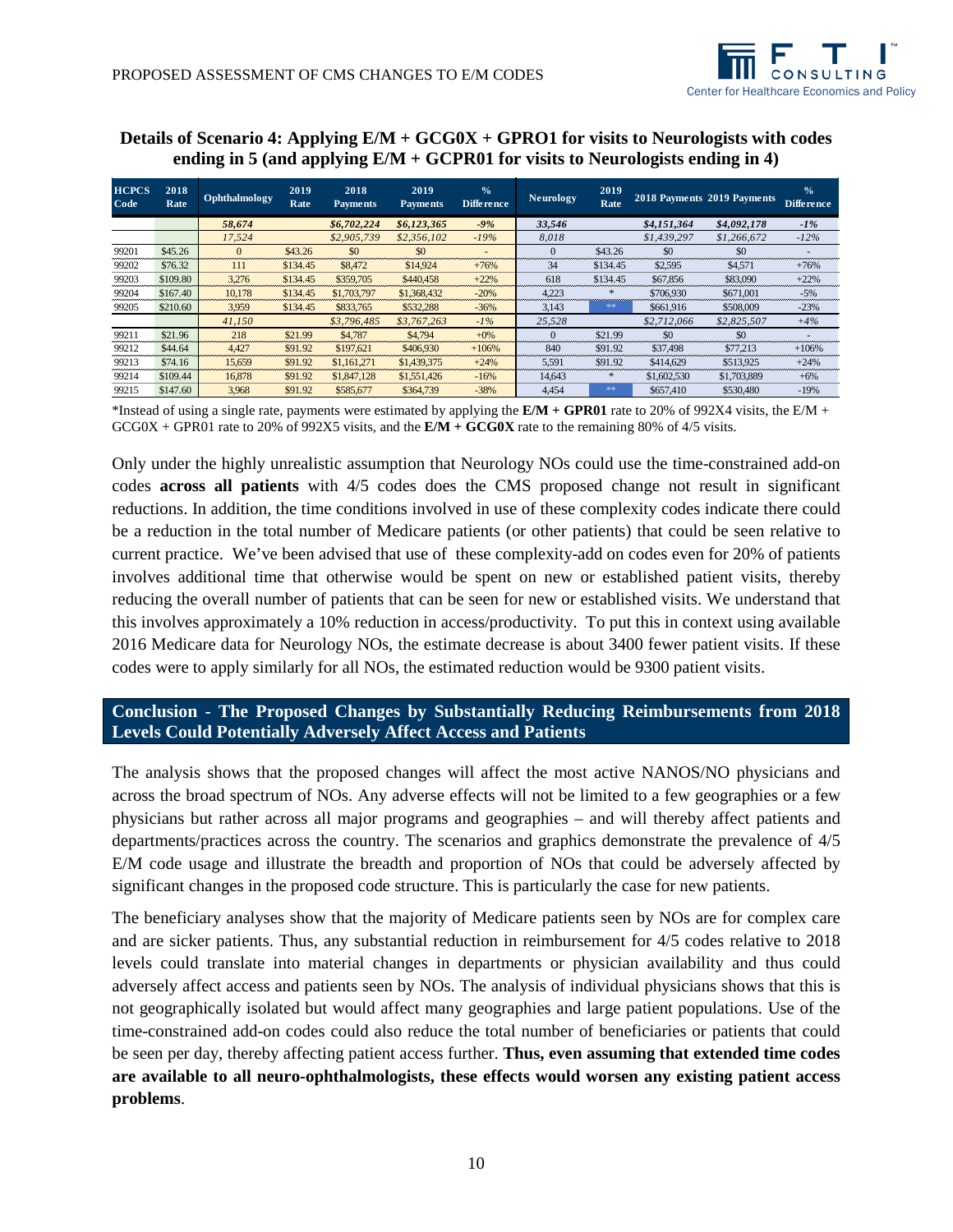-



<span id="page-11-0"></span><sup>1</sup> In prior work with NANOS, we developed a database of approximately 350 U.S. NANOS members by specialty. We developed statistics on E/M codes for new and established patients for NANOS members relative to non-NANOS neurologists and ophthalmologists and for primary care physicians. Our prior work compiled data from the Medicare Payments data for E/M codes by office visits 99201-05, and 99211-15 for NANOS physicians. For this project, we use the same NANOS database with updated data for 2015 for 2016 (2017 data are not yet available). Data are sourced from the Centers for Medicare & Medicaid Services, Medicare Fee-for-Service Provider Utilization & Payments Data CY2016, downloaded June 2018 from: [https://www.cms.gov/Research-Statistics-Data-and-Systems/Statistics-Trends-and-](https://www.cms.gov/Research-Statistics-Data-and-Systems/Statistics-Trends-and-Reports/Medicare-Provider-Charge-Data/Physician-and-Other-Supplier2016.html)[Reports/Medicare-Provider-Charge-Data/Physician-and-Other-Supplier2016.html](https://www.cms.gov/Research-Statistics-Data-and-Systems/Statistics-Trends-and-Reports/Medicare-Provider-Charge-Data/Physician-and-Other-Supplier2016.html)

<span id="page-11-1"></span><sup>2</sup> The data from the Centers for Medicare & Medicaid Services, Medicare Fee-for-Service Provider Utilization & Payments Data for each physician "includes data for providers that had a valid NPI and submitted Medicare Part B noninstitutional claims (excluding DMEPOS) during the 2012 through 2016 calendar years." In some cases, data are not reported for an individual physician and are reported as a zero for any code where the total number of beneficiaries served was low (10 or fewer):" To protect the privacy of Medicare beneficiaries, any aggregated records which are derived from 10 or fewer beneficiaries are excluded from the Physician and Other Supplier PUF." As a result, data for an individual (NANOS) physician will report actual data for visits (services) for any given E/M code (e.g. 99201 through 99215) where the physician had more than 10 unique beneficiaries for that E/M code; otherwise visit data is reported as a blank or zero. As a result, the total count of visits per E/M code will somewhat understate the total actual number of visits for an individual physician and for the total sample. Review of the data compiled in the complete dataset of all NANOS physicians, visits (services), beneficiaries and payments shows that this primarily affects 01 codes and for some individual physicians new or established patient codes where the physician has overall lower numbers of beneficiaries and patients visits. The results reported in this analysis are not sensitive to inclusion or exclusion of physicians with limited data for one or more codes.

<span id="page-11-2"></span><sup>3</sup> We made use of payment data per code and proposed rate structure for 2018 and 2019 found at the AAN website. According to these, there will remain a 99201 and a 99211 code reimbursed at a rate somewhat below the 2018 rate. The AAN schedule and description is at [\(https://www.aan.com/siteassets/home-page/tools-and-resources/practicing](https://www.aan.com/siteassets/home-page/tools-and-resources/practicing-neurologist--administrators/billing-and-coding/medicare-fee-for-service/em-2019-proposed-value-changes-002.pdf)[neurologist--administrators/billing-and-coding/medicare-fee-for-service/em-2019-proposed-value-changes-002.pdf\)](https://www.aan.com/siteassets/home-page/tools-and-resources/practicing-neurologist--administrators/billing-and-coding/medicare-fee-for-service/em-2019-proposed-value-changes-002.pdf). We have not independently validated these payment estimates.

<span id="page-11-3"></span><sup>4</sup> Based on review of AAN schedules, these add-on codes (if applicable) would provide higher reimbursement exceeding 2018 reimbursement for 3 and 4 codes (and only one would exceed 2018 payments for 5 codes). Some of these new codes list required times (54-62 min for new and 47-56 min for established) to support code use; which we understand could affect the total number of patients that could be seen per day. (See, [https://www.aan.com/siteassets/home-page/tools-and](https://na01.safelinks.protection.outlook.com/?url=https%3A%2F%2Fwww.aan.com%2Fsiteassets%2Fhome-page%2Ftools-and-resources%2Fpracticing-neurologist--administrators%2Fbilling-and-coding%2Fmedicare-fee-for-service%2Fem-2019-proposed-value-changes-002.pdf&data=02%7C01%7Cfrohman%40njms.rutgers.edu%7C377cda7617b4429a428d08d5f5bf4fd8%7Cb92d2b234d35447093ff69aca6632ffe%7C1%7C0%7C636685124408442016&sdata=PybduANWlpK1230kKt6X8JqhhTMHHN3Wu%2BbyxRfRHM8%3D&reserved=0)[resources/practicing-neurologist--administrators/billing-and-coding/medicare-fee-for-service/em-2019-proposed-value](https://na01.safelinks.protection.outlook.com/?url=https%3A%2F%2Fwww.aan.com%2Fsiteassets%2Fhome-page%2Ftools-and-resources%2Fpracticing-neurologist--administrators%2Fbilling-and-coding%2Fmedicare-fee-for-service%2Fem-2019-proposed-value-changes-002.pdf&data=02%7C01%7Cfrohman%40njms.rutgers.edu%7C377cda7617b4429a428d08d5f5bf4fd8%7Cb92d2b234d35447093ff69aca6632ffe%7C1%7C0%7C636685124408442016&sdata=PybduANWlpK1230kKt6X8JqhhTMHHN3Wu%2BbyxRfRHM8%3D&reserved=0)[changes-002.pdf.](https://na01.safelinks.protection.outlook.com/?url=https%3A%2F%2Fwww.aan.com%2Fsiteassets%2Fhome-page%2Ftools-and-resources%2Fpracticing-neurologist--administrators%2Fbilling-and-coding%2Fmedicare-fee-for-service%2Fem-2019-proposed-value-changes-002.pdf&data=02%7C01%7Cfrohman%40njms.rutgers.edu%7C377cda7617b4429a428d08d5f5bf4fd8%7Cb92d2b234d35447093ff69aca6632ffe%7C1%7C0%7C636685124408442016&sdata=PybduANWlpK1230kKt6X8JqhhTMHHN3Wu%2BbyxRfRHM8%3D&reserved=0)) We understand that use of these codes may involve greater (yet unclear) documentation burden to support use of codes relative to documentation required currently to support codes such as 4 and 5 codes.

<span id="page-11-4"></span><sup>5</sup> "We recognize that complexity modifiers have been included to recognize these disparities. However, the proposed changes allow our neurologist members, but not ophthalmologists (2/3 of US neuro-ophthalmologists have their primary training in ophthalmology), to use these modifier codes." See NANOS letter to Seema Verma, July 27, 2018.

<span id="page-11-5"></span><sup>6</sup> Our analysis was replicated for 2015 and showed consistent results with 2016.

<span id="page-11-6"></span> $\alpha$ <sup>7</sup> The proposed reimbursement changes and new documentation/time requirements could disproportionately affect the most active private practice and academic neuro-ophthalmologists that predominantly have new and established patients at 4 and 5 codes. These physicians account for a large volume of Medicare beneficiaries.